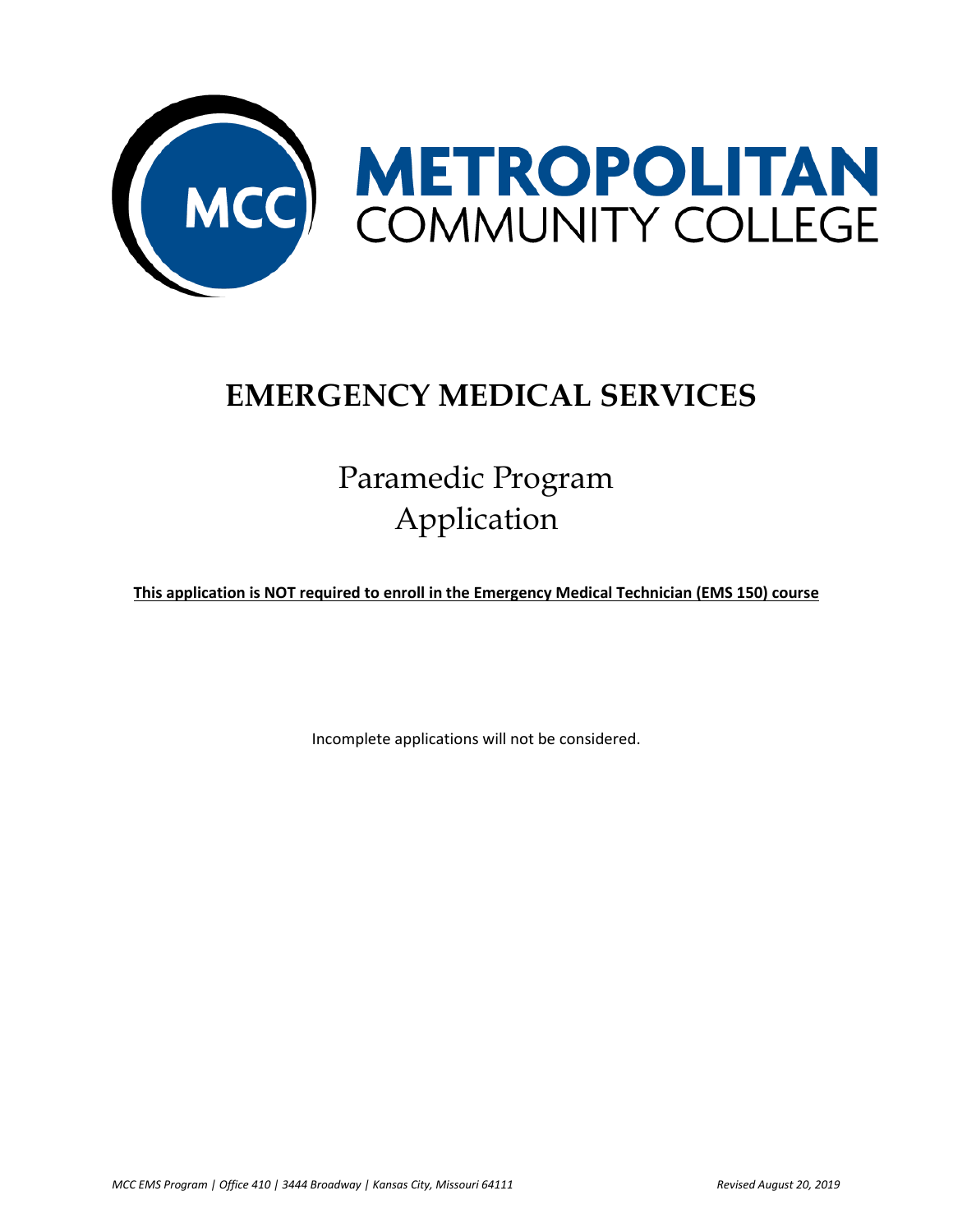



Dear Applicant:

Thank you for your interest in the Paramedic Program of Metropolitan Community College to further your education and advance your career in the medical profession. The MCC Paramedic Program is offered at our state-of-the-art Health Science Institute facility in Kansas City. We offer the latest and most advanced technology and instructional methods to provide you with the necessary education to earn a certificate or Associate of Applied Science (A.A.S.) degree in Paramedic Science. Our program is nationally accredited by the Commission on Accreditation on Allied Health Education Programs (CAAHEP) upon the recommendation of the Committee on Accreditation of Educational Programs for the Emergency Medical Services Profession (CoAEMSP).

Please complete the application and return it to the program offices at your earliest convenience. Applicants desiring to start in the fall semester (late August) should return their completed applications no later than June 15. Applicants desiring to start in the spring semester (middle January) should return their completed applications no later than November  $1<sup>st</sup>$ .

The application process consists of:

- 1.) Completion of the enclosed application
- 2.) Submit a copy of your college transcript. Applicants with less than 30 hours of college credit should include their high school transcript. Transcripts should be submitted directly to the Paramedic Program. Stating transcripts "on file" is not acceptable for this process. Student copies of transcripts are accepted.
- 3.) Submission of three letters of recommendation.
- 4.) A candidate interview with the EMS Program Coordinator and staff.

Prerequisites for acceptance to the Paramedic Program include:

- 1) General admission to the Metropolitan Community College
- 2) Current licensure as an EMT or AEMT in the state of Missouri. Applicants who hold National Registry certification, out of state licensure, or are in the process of completing an approved EMT course may be considered for provisional admission.
- 3) Successful completion of an Anatomy and Physiology course with a "C" grade or better from an accredited collegiate institution. Applicants may be provisionally admitted and complete the Anatomy and Physiology course during the first semester of paramedic classes.
- 4) An overall grade point average of 2.5 or greater. If the applicant has earned less than 30 college credit hours, then the applicant should have an overall grade point average of 2.5 in all high school work as well.

If you have any questions regarding the program or this application please call (816) 604-4810 or email me at [lisa.mcguire@mcckc.edu.](mailto:lisa.mcguire@mcckc.edu)

Thank you for considering our Paramedic Program for your professional and educational needs.

Sincerely,

Lisa McGuire Emergency Medical Services Program Coordinator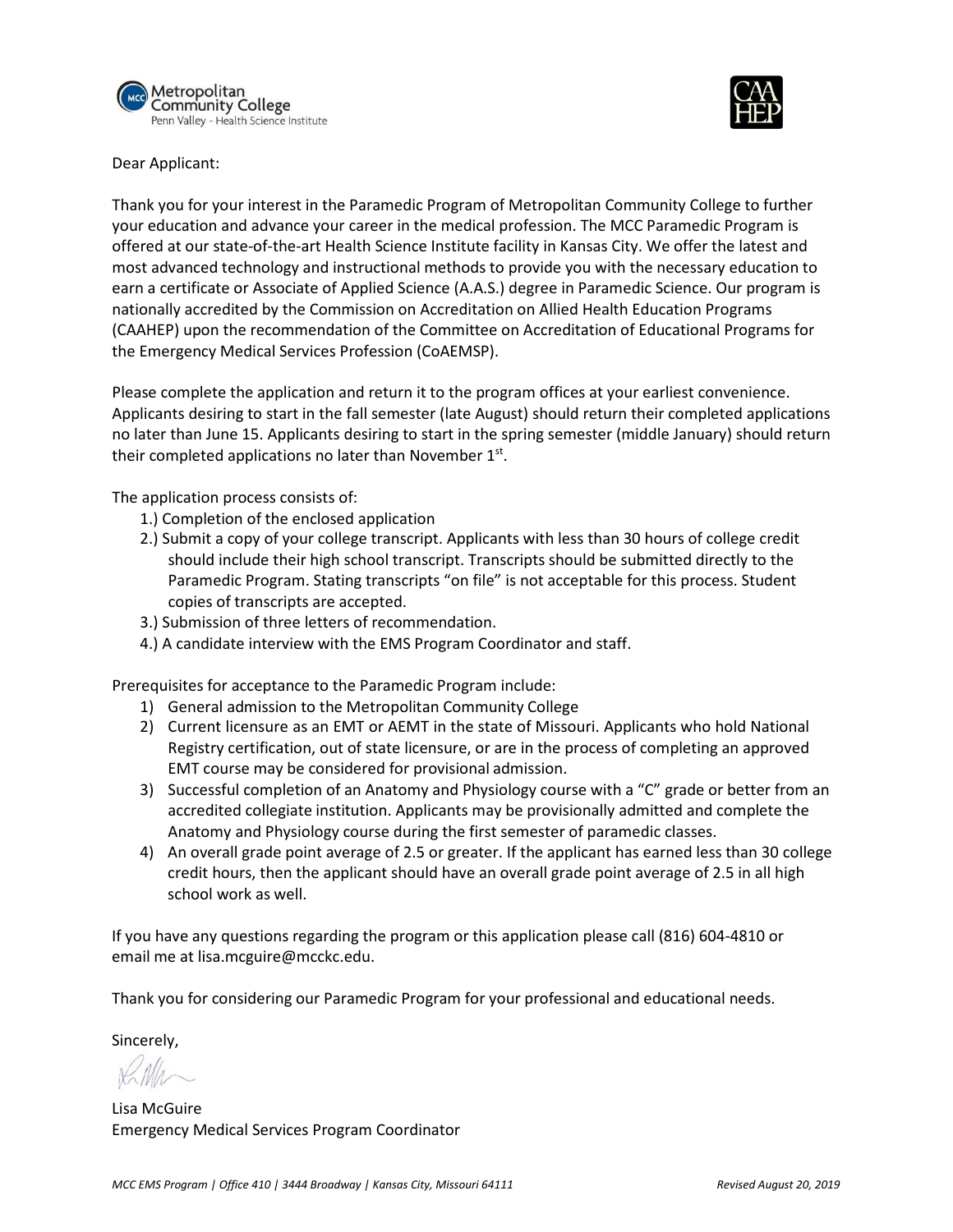| <b>PERSONAL INFORMATION</b>                           |                                                                                                                           |                               |  |  |
|-------------------------------------------------------|---------------------------------------------------------------------------------------------------------------------------|-------------------------------|--|--|
| First                                                 | Last                                                                                                                      | MI                            |  |  |
|                                                       |                                                                                                                           |                               |  |  |
|                                                       | State:__________                                                                                                          | Zip:______________            |  |  |
|                                                       |                                                                                                                           |                               |  |  |
|                                                       | If current or former MCC student, what isyour student IDnumber:                                                           |                               |  |  |
| <b>EDUCATIONAL BACKGROUND</b>                         |                                                                                                                           |                               |  |  |
|                                                       |                                                                                                                           |                               |  |  |
|                                                       |                                                                                                                           |                               |  |  |
|                                                       |                                                                                                                           | HoursCompleted: _____________ |  |  |
|                                                       |                                                                                                                           |                               |  |  |
|                                                       | Have you completed a college level anatomy & physiology course with a grade of "C" or better?                             |                               |  |  |
|                                                       | (Must be verified by a transcript from an accredited collegiate institution.)                                             |                               |  |  |
| <b>CURRENT EMS LICENSURE/CERTIFICATION</b><br>IF YES: | Are you currently licensed or certified as an EMT or AEMT: _____ Yes                                                      | No                            |  |  |
| Missouri EMT or AEMT License Number:                  |                                                                                                                           |                               |  |  |
|                                                       | National Registry EMT or AEMTCertification Number (if applicable): ______________                                         |                               |  |  |
|                                                       | Out-of-State EMT or AEMTLicense Number {if applicable}: ________________________                                          |                               |  |  |
| Are you currently attending an EMT or AEMT course?    |                                                                                                                           | <b>Paradox</b> Yes<br>No      |  |  |
|                                                       | Anticipated date of graduation (month/year):                                                                              |                               |  |  |
| Signature                                             |                                                                                                                           | Date                          |  |  |
|                                                       | •Submit this application along with a copy of your Missouri state EMTR, Out-of-State EMT or AEMT license, or NREMT EMT or |                               |  |  |

a copy of your Missouri state EMTB, Out-of-State EMT or AEMT license. or **AEMT** card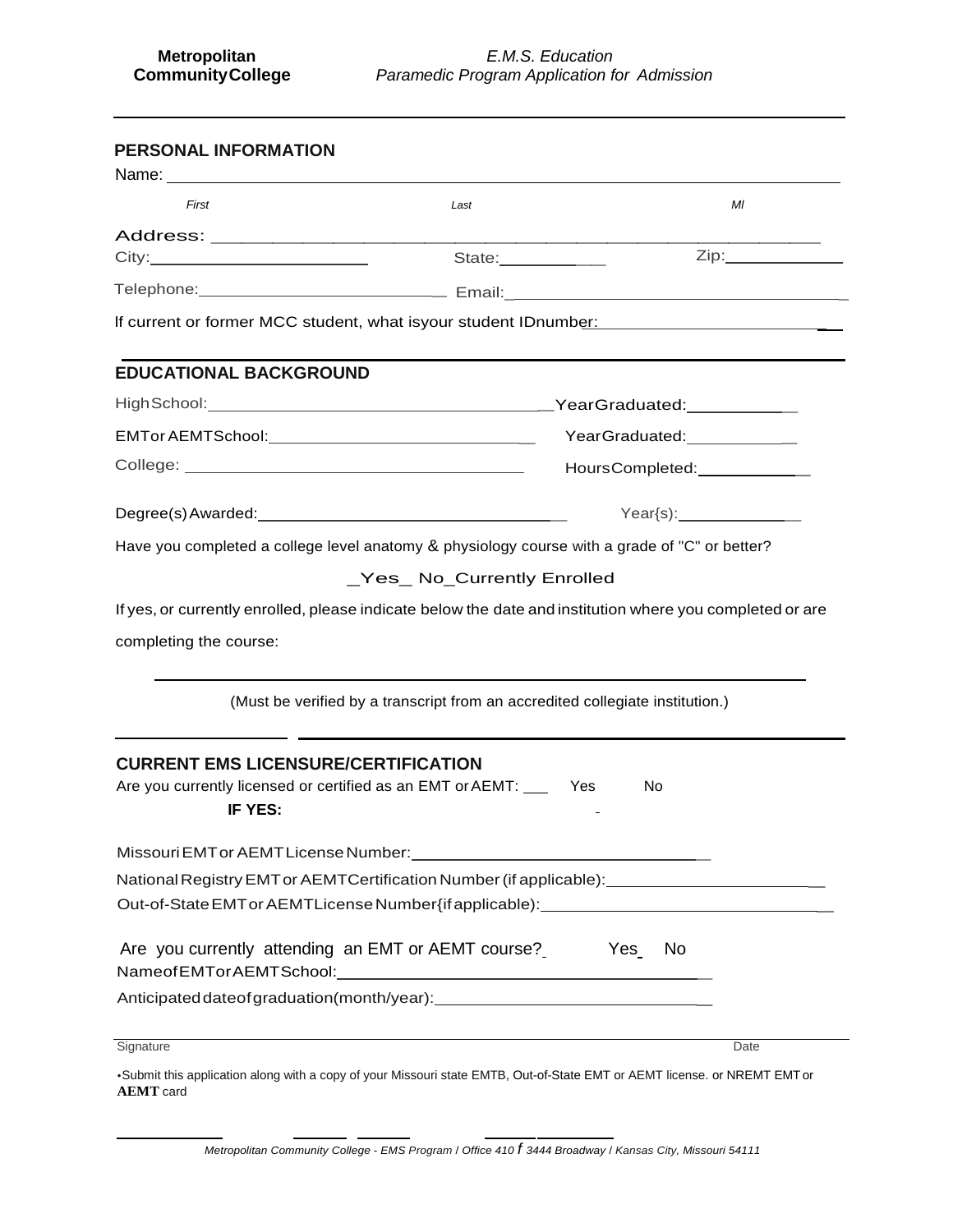### Program Prerequisites and Application Process

Please mail your completed application packet to:

Emergency Medical Services Program MCC-Health Science Institute 3444 Broadway Kansas City, Missouri 64111

Electronic submissions are permissible and may be submitted to:

[lisa.mcguire@mcckc.edu](mailto:lisa.mcguire@mcckc.edu)

The application process consists of:

- Completion of the enclosed application
- Submit a copy of your college transcript. Applicants with less than 30 hours of college credit should include their high school transcript. Transcripts should be submitted directly to the Paramedic Program. Stating transcripts "on file" is not acceptable for this process. Student copies of transcripts are accepted.
- Submission of a one page hand written essay detailing why you are pursuing education in Emergency Medical Services.
- A candidate interview with the EMS Program Coordinator and faculty.

Prerequisites for acceptance to the Paramedic Program include:

- General admission to the Metropolitan Community College
- Current licensure as an EMT or AEMT in the state of Missouri. Applicants who hold National Registry certification, out of state licensure, or are in the process of completing an approved EMT course may be considered for provisional admission.
- Academic GPA of 2.5 or greater.
- **Submit all non-MCCKC official transcripts to the Student Data Center.** Transcripts must be received and evaluated from all colleges and universities you have attended **prior** to the application deadline. Send official transcripts to: Metropolitan Community College, Student Data Center, 3200 Broadway, Kansas City, MO 64111. Or electronically to [transcripts@mcckc.edu.](mailto:transcripts@mcckc.edu)
- Grade of C or better in Anatomy and Physiology or HLSC 108. Candidates may be provisionally admitted and complete this requirement during the first semester of paramedic classes. A grade of less than C in this requirement will drop the candidate from the program.